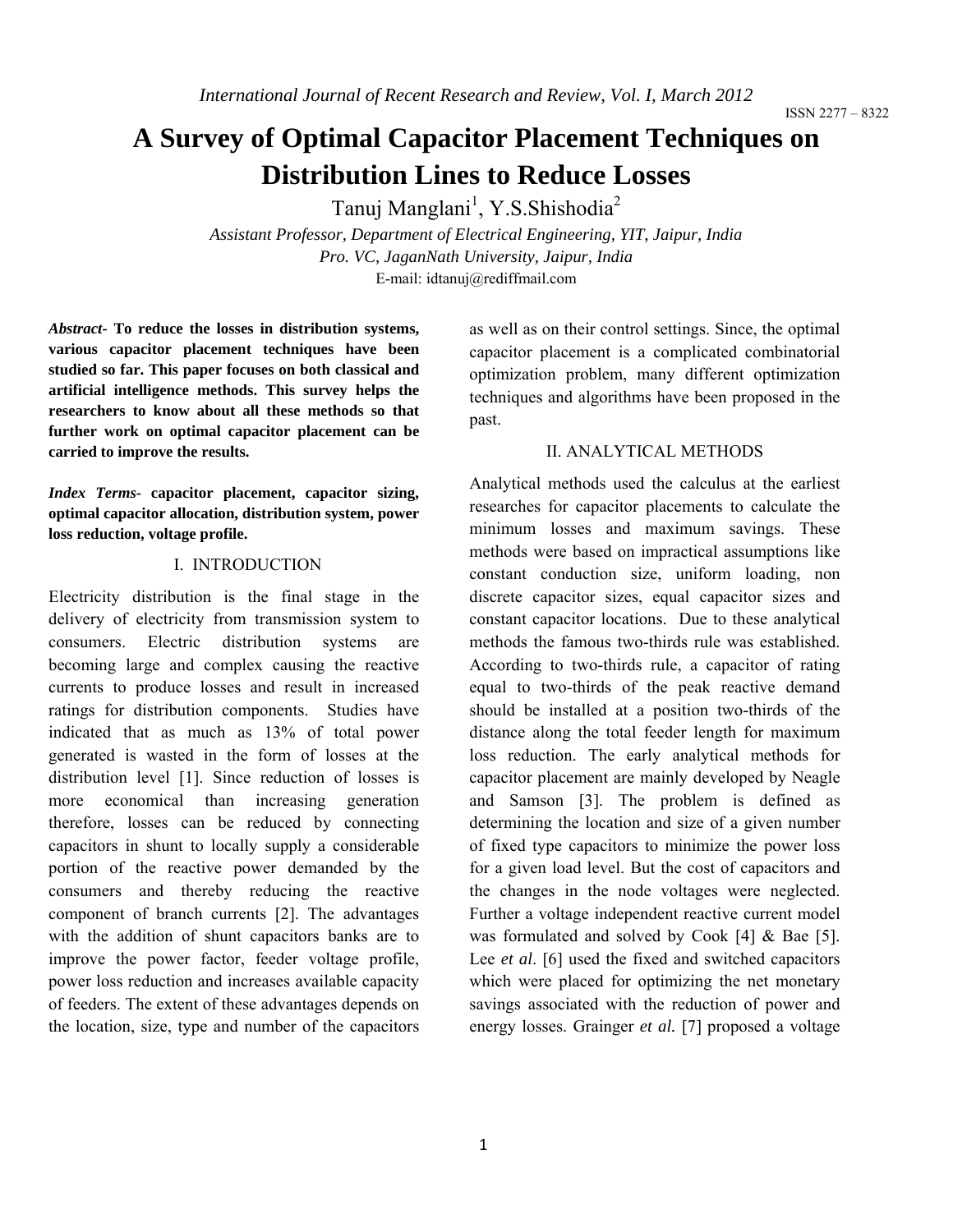dependent methodology for shunt capacitor compensation of primary distribution feeders. Kaplan [8] proposed analytical method to optimize number, location and size of capacitors. Grainger *et al.* [9]- [12] formulated equivalent normalized feeders which considered feeder sections of different conductor sizes and non- uniformly distributed loads.

## III. NUMERICAL PROGRAMMING **METHODS**

Numerical programming methods are iterative techniques which are used to maximize or minimize an objective function of decision variables. For optimal capacitor allocation, the losses or the savings function would be the objective function. Bus voltages, current, capacitor available size and number of capacitors may be the decision variables. The values of these decision variables must also satisfy a set of constraints. Duran [13] used discrete capacitors for a feeder with many sections of different wire sizes and concentrated loads and proposed a dynamic programming solution method. Ponnavaiko and Rao [14] considered load growth as well as system capacity release and voltage rise at light load conditions and used a local optimization technique called the method of local variables by treating capacitor sizes as discrete variables. Baran and Wu [15] determine the optimal size of capacitors placed on the nodes of a radial distribution system and minimize the power losses for a given load by nonlinear programming using decomposition technique. Baldick and Wu [16] used integer quadratic programming to coordinate the optimal operation of capacitors and regulators in a distribution system. [17] proposed a mixed integer programming for the optimal location and sizing of static and switched shunt capacitors in radial distribution systems. Grainger and Civanlar [18] combined capacitor placement and voltage regulator problems for a general distribution system and proposed a decoupled solution methodology. Grainger *et al.* [19] formulated the problem as a nonlinear programming problem by treating the capacitor sizes and the locations as continuous variables.

#### IV. HEURISTIC METHODS

Heuristics methods are developed through experience and judgement. The purpose of developing such heuristic techniques is to decrease the exhaustive search space, while keeping the end result of objective function at an approximate optimal value. The results produced by heuristics algorithms are not guaranteed to be optimal. Salam *et.al* [20] presents a heuristic strategy with varying load to reduce system losses by identifying sensitive nodes at which capacitors should be placed. The capacitor size is the value that yields minimum system real losses without violation of voltage. The process is repeated for the next candidate node until no further losses reduction is achieved. [21] proposes a method of minimizing the loss associated with the reactive component of branch currents by placing optimal capacitors at proper locations. Once the capacitor locations are identified, the optimal capacitor size at each selected location for all capacitors is determined simultaneously, to avoid overcompensation at any location, through optimizing the loss-saving equations. Salam *et al.* [22] adapted this kind of heuristic search to the problem of capacitor placement. According to this method the largest loss section of the primary feeder is determined and then the node with the highest impact on the losses in that section is detected and compensated. The compensation level is determined in such a way that the losses are reduced to a minimum. Chis *et al.* [23] considered the varying load and optimized capacitor sizes based on maximizing the net economic savings from both energy and peak power loss reductions. Hamada *et al.* [24] introduced a new strategy for capacitor allocation handling the reduction in the section losses by adding a new voltage violation constraint. The new constraint has been the sectional ohmic losses in each branch of the feeder.

## V ARTIFICIAL INTELLIGENCE METHODS

AI methods include genetic algorithms, artificial neural network, simulation algorithm, fuzzy, PSO, ant algorithm. These methods for capacitor allocation are discussed below: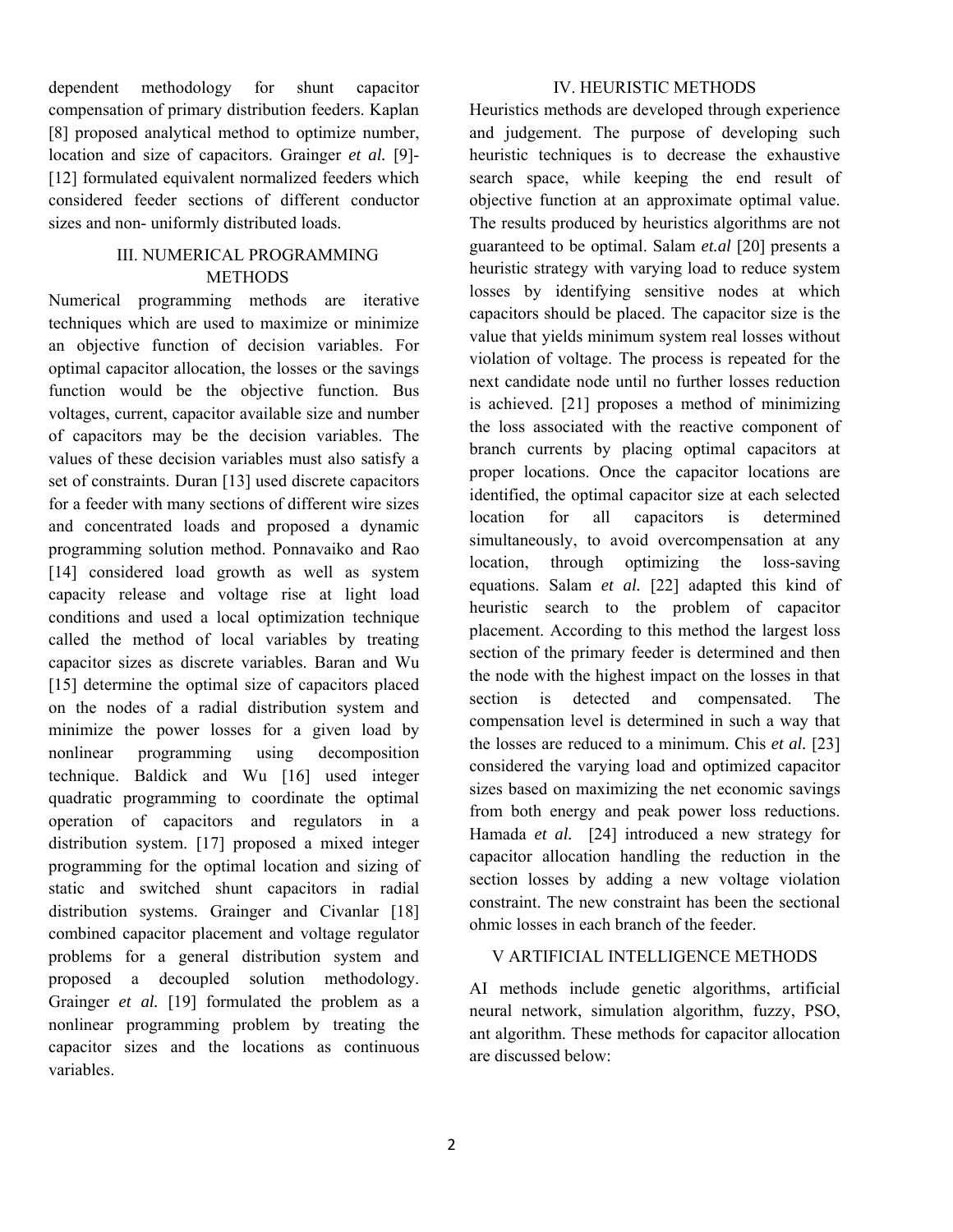## *A. Genetic Algorithm*

Genetic programming is based on the Darwinian principle of reproduction and survival of the fittest and analogous of naturally occurring genetic operations such as crossover and mutation [25]. H. Kim and S.K You [26] have used genetic algorithm for obtaining the optimum values of shunt capacitor bank. They have treated the capacitors as constant reactive power loads. S. Sundhararajan and Anil Pahwa [27] proposed an optimization method using genetic algorithm to determine the optimal selection of capacitors. To achieve high performance and high efficiency of the proposed algorithm, an improved adaptive genetic algorithm (IAGA) [28] is developed to optimize capacitor switching, and a simplified branch exchange algorithm is developed to find the optimal network structure for each genetic instance at each iteration of capacitor optimization algorithm. In [29], a nested procedure is proposed to solve the optimal capacitor placement problem for distribution networks. At the outer level, a reduced-size genetic algorithm is adopted aimed at maximizing the net profit associated with the investment on capacitor banks. At the inner level, power losses are minimized for the remaining loading conditions, taking into account the capacitor steps determined at the outer level. [30] proposed genetic algorithm as search method to determine optimum value of injected reactive power while considering the effects of loads harmonic component on network.

## *B. Artificial Neural Network*

A two-stage artificial neural network is used to control the capacitors installed on a distribution system for a non-uniform load profile [31]. Gu *et.al.* [32] control both capacitor banks and voltage regulators using artificial neural network. The regulation of capacitor banks by parallel application of artificial neural network and genetic algorithm is proposed in [33]. The combined use of both methods of the artificial intelligence allows solving the reactive power and voltage control problem with higher level of its reliability and quality.

## *C. Simulated Annealing*

Simulated annealing (SA) is based on annealing of materials which involves heating and controlled cooling of a material to increase the size of its crystals and reduce their defects. The heat causes the atoms to become unstuck from their initial positions (a local minimum of the internal energy) and wander randomly through states of higher energy; the slow cooling gives them more chances of finding configurations with lower internal energy than the initial one. By analogy with this physical process, each step of the SA algorithm attempts to replace the current solution by a random solution. The new solution may then be accepted with a probability that depends both on the difference between the corresponding function values and also on a global parameter *T* (called the temperature), that is gradually decreased during the process. Chiang *et al.* [34] used the optimization techniques based on simulated annealing (SA) to search the global optimum solution to the capacitor placement problem. This methodology is proposed to determine the locations where capacitors are to be installed, the types and sizes of capacitors to be installed, and the control settings of these capacitors at different load levels. Ananthapadmanabha *et al.* [35] used SA to reduce the cost function which includes the energy and the capacitor installation cost. The practical aspects of capacitors, load constraints and operational constraints at different load levels are considered in [36] which are solved by a powerful simulated annealing approach.

# *D. Fuzzy Logic Method*

This method is based on fuzzy sets theory (FST) was introduced by Zadeh [37] in 1965 dealing with reasoning that is approximate rather than classical logic. A fuzzy variable is modeled by a membership function which assigns a degree of membership to a set. Usually, this degree of membership varies from zero to one. [38] presents a novel approach using approximate reasoning to determine suitable candidate nodes in a distribution system for capacitor placement. Voltages and power loss reduction indices of distribution system nodes are modelled by fuzzy membership functions. [39] developed a fuzzy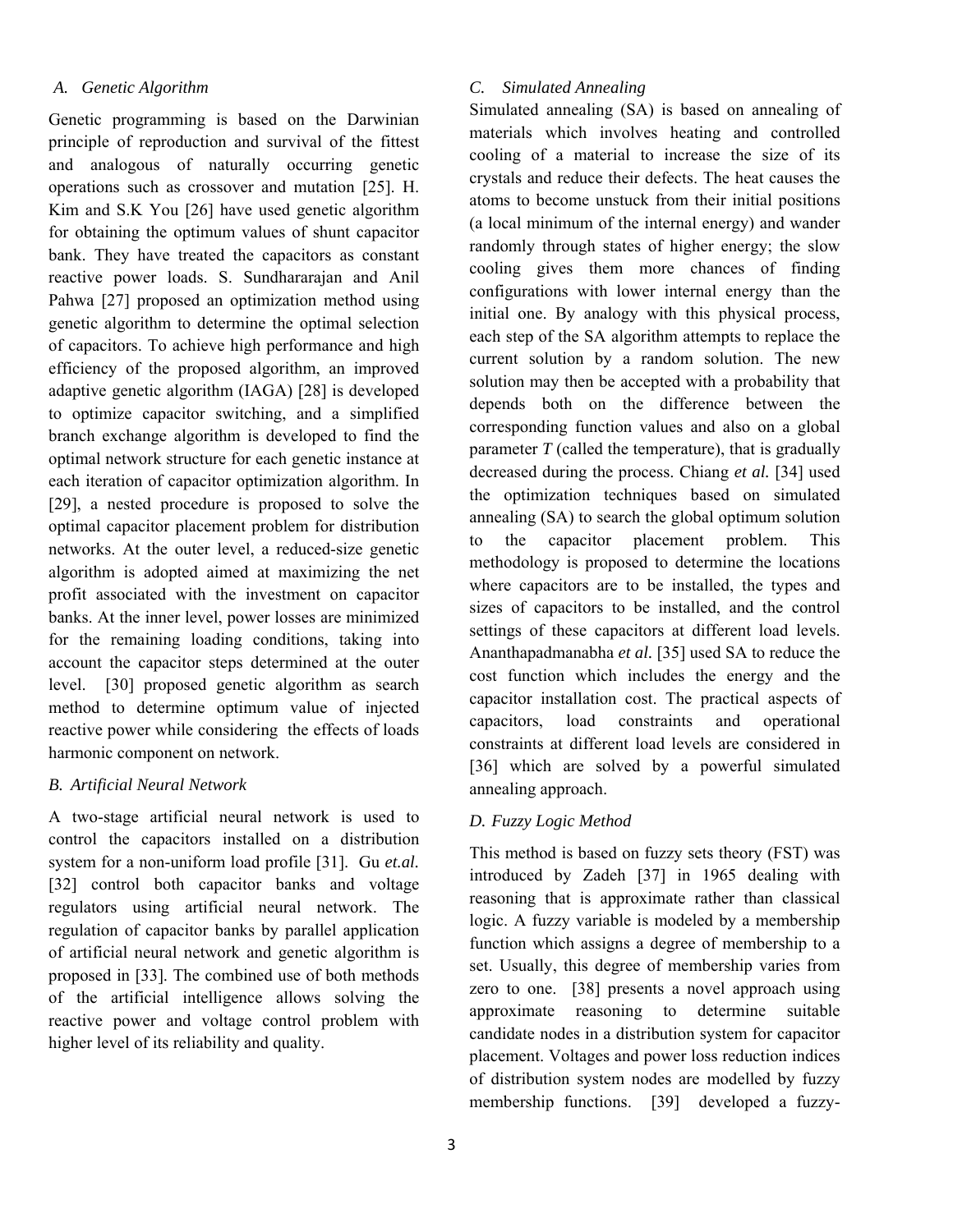based approach for the placement of the shunt capacitor banks in a distribution system with considering harmonic distortions. In [40] voltage and real power loss index of distribution system nodes are modelled by fuzzy membership function. A fuzzy inference system containing a set of heuristic rules is designed to determine candidate nodes suitable for capacitor placement in the distribution system. Capacitors are placed on the nodes with highest sensitivity index. Masoum *et.al.* in [41] proposed a fuzzy-based approach for optimal placement and sizing of fixed capacitor banks in radial distribution networks in the presence of voltage and current harmonics. The objective function includes the cost of power losses, energy losses, and capacitor banks. Using fuzzy set theory, a suitable combination of objective function and constraints is generated as a criterion to select the most suitable bus for capacitor placement. The  $\alpha$ -cut process is applied at each iteration to guarantee simultaneous improvements of objective function and satisfying given constraints.

## *E. Partical Swarm Optimization (PSO)*

Particle swarm optimization (PSO) method is a population based evolutionary computation technique developed by Dr. Eberhart and Dr. Kennedy [42] in 1995, inspired by social behaviour of bird flocking or fish schooling. It utilizes a "population" of particles that "fly" through the problem hyperspace with given velocities. At each iteration, the velocities of the individual particles are stochastically adjusted according to the historical best position for the particle itself and the neighbourhood best position. Both the particle best and the neighbourhood best are derived according to user defined fitness function [43]. The movement of each particle naturally evolves to an optimal or near-optimal solution. A discrete version of PSO [44] is combined with a radial distribution power flow algorithm (RDPF) to form a hybrid PSO algorithm (HPSO). The former is employed as a global optimizer to find the global optimal solution, while the latter is used to calculate the objective function and to verify bus voltage limits. To include the presence of harmonics, the developed HPSO was integrated with a harmonic power flow algorithm (HPF). [45] presents a novel

approach that determines the optimal location and size of capacitors on radial distribution systems to improve voltage profile and reduce the active power loss. Capacitor placement & sizing are done by loss sensitivity factors and particle swarm optimization respectively. [46] highlights the PSO key features and advantages over other various optimization algorithms and also discusses PSO possible future applications in the area of electric power systems and its potential theoretical studies. Two new objective functions are defined in [47]. The first one is defined as the sum of reliability cost and investment cost. The second is defined by adding the reliability cost, cost of losses and investment cost. This problem is solved using a particle swarm optimisation-based algorithm on a distribution network. [48] provides a comprehensive survey on the power system applications that have benefited from the powerful nature of PSO as an optimization technique.

# *F. Ant Algorithm*

Ant algorithm has been inspired by the behaviour of real ant colonies. Real ants are capable of finding the shortest path from food sources to the nest without using visual cues and bring them back to their colony by the formation of unique trails. Therefore, through a collection of cooperative agents called ants, the near-optimal solution to capacitor placement problems can be effectively achieved. Bouri *et al.*  [49] presents an ant colony approach optimization to shunt capacitor placement on distribution systems under capacitor switching constraints. In [50], a method employing the ant colony search algorithm (ACSA) is proposed to solve the capacitor placement problems. [51] aims to minimize the total active losses in electrical distribution systems by means of optimal capacitor bank placement. The proposed methodology to solve this optimization problem is the ant colony optimization (ACO). The gradient method is combined in order to accelerate the convergence of the ACO algorithm.

## VI. CONCLUSION

In this paper, various capacitor allocation techniques are discussed. It has been found that the classical methods are simpler but have disadvantages like poor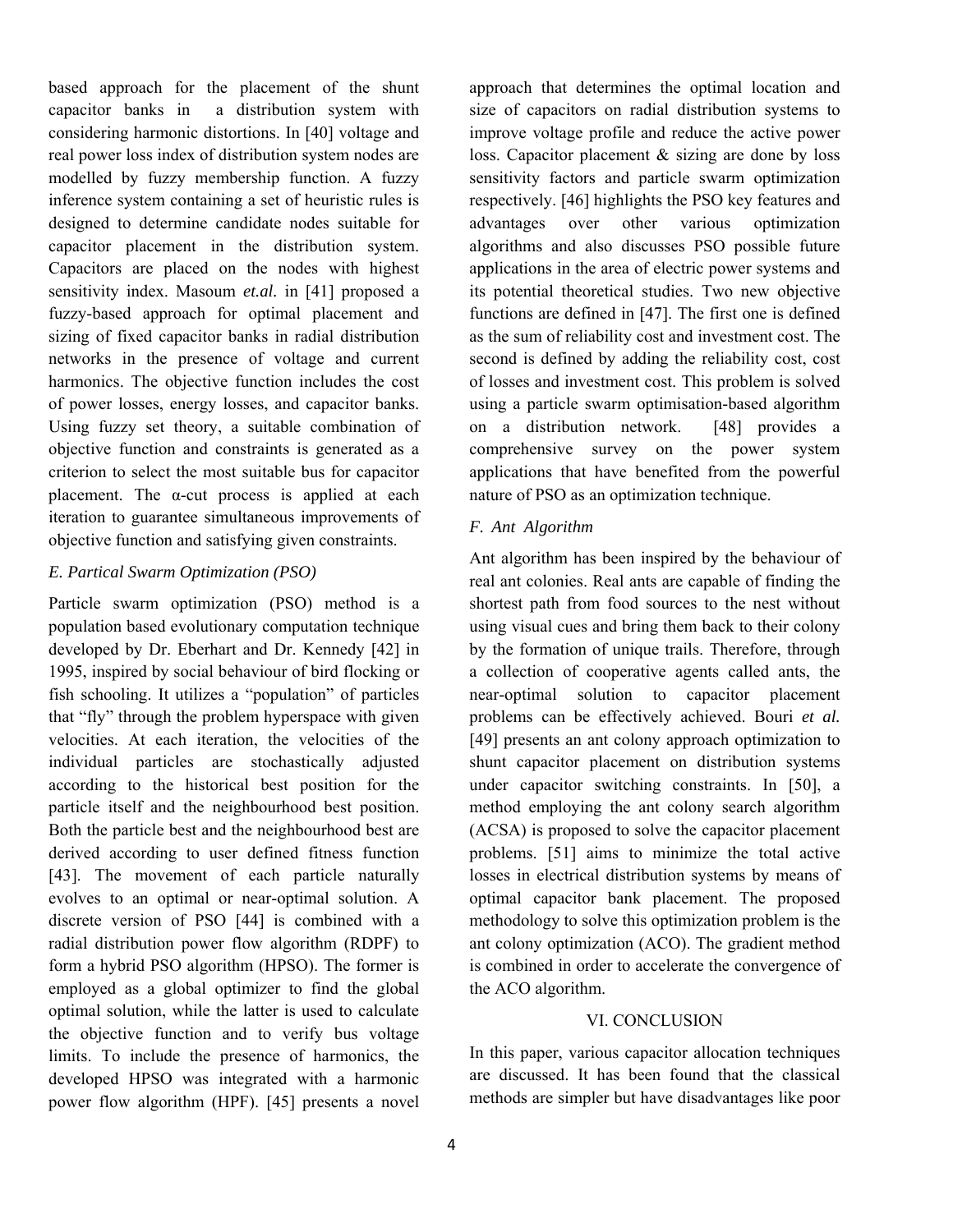handling of qualitative constraints, weak convergence, and slow computation with large variables. Also they are very expensive for large system. On other hand, AI methods are fast and versatile. These methods are suitable for non linear and large system. This survey article will be useful to the researchers to find the previous work done in the field on capacitor allocation.

#### VII. REFERENCES

[1] Y. H. Song, G. S. Wang, A. T. Johns and P.Y. Wang, "Distribution network reconfiguration for loss reduction using Fuzzy controlled evolutionary programming," *IEEE Trans. Gener. , Transm., Distri.,* Vol.144, No..4, July 1997.

[2] H. D. Chiang, J. C. Wang, O. Cockings and H. D. Shin, "Optimal capacitor placements in distributions systems: Part 1 and 2," *IEEE Trans. Power Del.*, Vol. 5, No. 2, pp. 634–649, Apr. 1990.

[3] N. M. Neagle and D. R. Samson, "Loss Reduction from Capacitors Installed on Primary Feeders", *AIEE Transactions, part III ,* vol. 75, pp.950-959,oct.1956

[4] R. F. Cook, "Optimizing the Application of Shunt Capacitors for Reactive Volt-Ampere Control and Loss Reduction" , *AIEE Trans*., vol. 80, pp. 430-444, August 1961.

[5] Y. G. Bae, "Analytical Method of Capacitor Application on Distribution Primary Feeders", *IEEE Trans. on Power Apparatus and Systems,* vol. 97, pp. 1232-1237, July/Aug. 1978.

 [6] S. H. Lee, J. J. Grainger, Optimum placement of fixed and switched capacitors on primary distribution feeders*, IEEE Trans. Power Apparatus and Systems*, vol. PAS-100, no. 1, pp. 345-352, Jan. 1981.

[7] J. J. Grainger, S. H. Lee, Capacity release by shunt capacitor placement on distribution feeders: a new voltagedependent model, *IEEE Trans. Power Apparatus and Systems*, vol. PAS- 101 no. 5, pp. 1236- 1244. May 1982.

[8]M. Kaplan, "Optimization of Number, Location, Size, Control Tupe, and Control Setting of Shunt Capacitors on Radial Distribution Feeders", *IEEE Trans. on PAS*, vol. 103, pp. 2659-2665, September 1984.

 [9] J. J. Grainger and S. Civanlar, "Volt/var control on distribution systems with lateral branches using shunt capacitors and voltage, Part I: The overall problem," *IEEE Trans. Power Apparatus and Systems*, vol. PAS-104, no. 11, pp. 3278–3283, Nov. 1985.

 [10] M. M. A. Salama, A. Y. Chikhani, R. Hackam, and E. A. A. Mansour, "Control of reactive power in distribution systems with an end-load and fixed load condition," *IEEE*  *Trans. Power Apparatus and Systems*, vol. 104, no. 4, pp. 941–947, Apr. 1985.

[11]M. E. Baran and F. F. Wu, "Optimal Capacitor Placement on Radial Distribution Systems", *IEEE Transactions on Power Delivery*, Vol. 4, No. 1, January 1989.

[12] M. M. A. Salama and A. Y. Chikhani, "A simplified network approach to the VAR control problem for radial distribution systems," *IEEE Trans. Power Delivery*, vol. 8, no. 3, pp. 1529–1535, Jul. 1993.

[13] H. Duran, "Optimum number, location, and size of shunt capacitors in radial distribution feeders, A dynamic programming approach," *IEEE Trans. Power Apparatus and Systems*, vol. 87, no. 9, pp. 1769–1774, Sept. 1968.

[14] M. Ponnavaikko and K. S. Prakasa Rao, "Optimal choice of fixed and switched shunt capacitors on radial distributors by the method of local variations," *IEEE Trans. Power Apparatus and Systems*, vol. 102, no. 6, pp. 1607–1615, June 1983.

[15] M. E. Baran and F. F.Wu, "Optimal capacitor placement on radial distribution systems," *IEEE Trans. Power Delivery*, vol. 4, no. 1, pp. 725–734, Jan. 1989.

[16] R. Baldick and F. F. Wu, "Efficient integer optimization algorithms for optimal coordination of capacitors and regulators," *IEEE Trans. Power Systems*, vol. 5, no. 3, pp. 805–812, Aug. 1990.

 [17] M. Khodr*,* Zita A. Vale*,* Carlos Ramos*,* "Optimal Cost-Benefit for the Location of Capacitors in Radial Distribution Systems," *IEEE Trans. Power Delivery*, vol. 24, no.2, pp. 787-796, April 2009.

[18] S. Civanlar and J. J. Grainger, "VolWar Control on Distribution Systems with Lateral Branches Using Shunt Capacitors and Voltage Regulators: Part 1. Part 11, Part III", *IEEE Trans. on Power Apparatus and systems,* vol. *104,* pp. 3278-3297, Nov. 1985

[19]J. J. Grainger, and S. H. Lee, "Optimum Size and Location of Shunt Capacitors for Reduction of Losses on Distribution Feeders", *IEEE Trans. on Paver Apparatus and Systems,* vol. 100, pp. 1105-1 118, March 1981.

[20] T. S. A. Salam, A. Y. Chikhani, and R. Hackam, "A new technique for loss reduction using compensating capacitors applied to distribution systems with varying load condition," *IEEE Trans. Power Delivery*, vol. 9,pp. 819–827, 1994.

 [21] M. H. Haque, "Capacitor placement in radial distribution systems for loss reduction," *Proc. Inst. Elect. Eng. Gen. Transm. Dist.*, vol. 146, no.5, pp. 501–505, Sept. 1999.

[22] T. S. Abdel-Salam, A. Y. Chikhani, and R. Hackam, "A new technique for loss reduction using compensating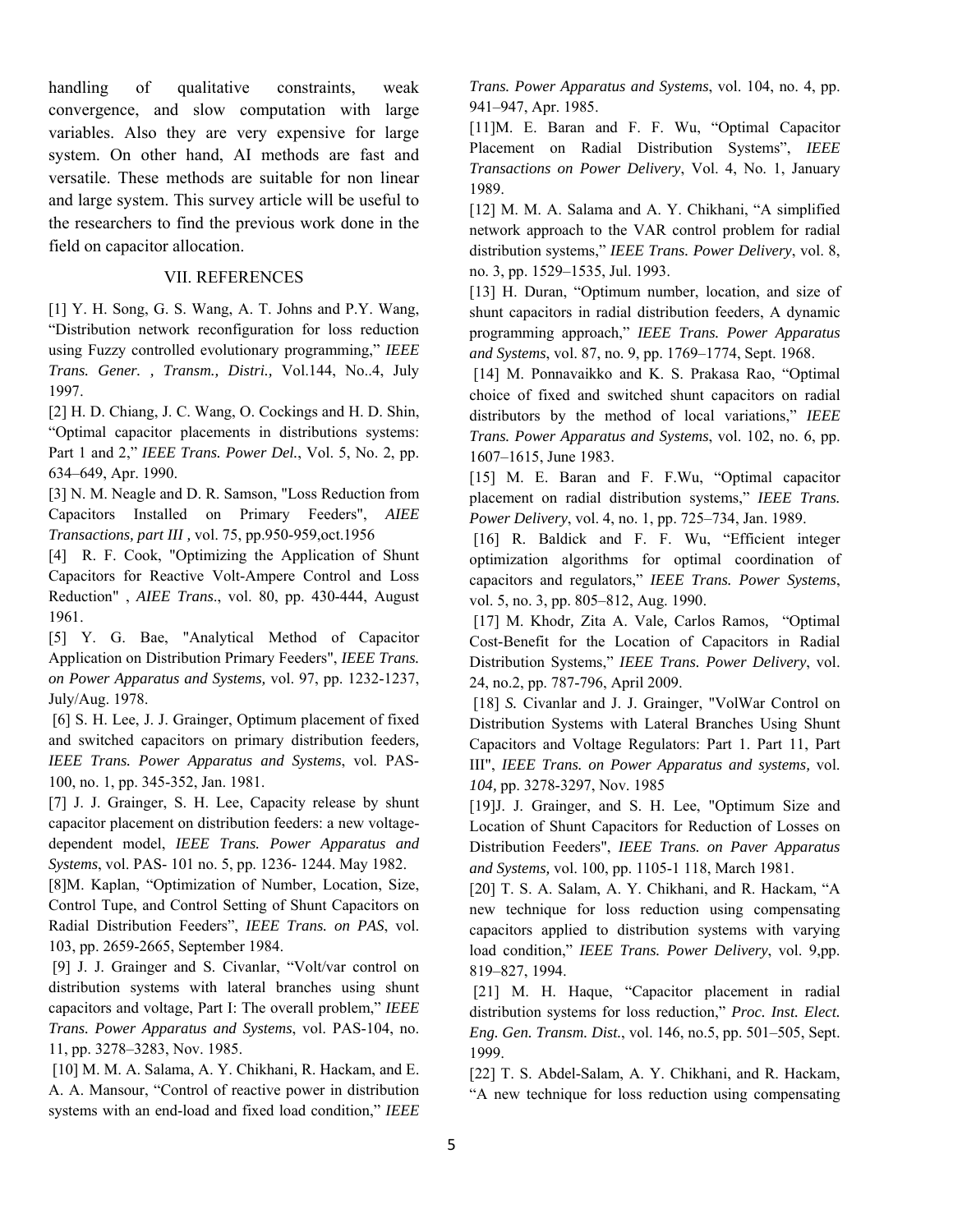capacitors applied to distribution systems with varying load condition," *IEEE Trans. Power Delivery*, vol. 9, no. 2, pp. 819–827, Apr. 1994.

[23] M. Chis, M. M. A. Salama, and S. Jayaram, "Capacitor placement in distribution systems using heuristic search strategies," *Proc. Inst. Elect.Eng. Gen. Transm. Dist.*, vol. 144, no. 3, pp. 225–230, 1997.

[24] M. M. Hamada, M. A. A. Wahab, A. M. El-Sayed, H. A. Ramadan, " A proposed strategy for capacitor allocation in radial distribution feeders," in *Conf. 12th Middle East Power Systems Conf., MEPCON, Aswan, Egypt,* 12-15 March 2008

[25] Tarek Bouktir, Linda Slimani and M. Belkacemi, "Genetic Algorithm for Solving the Optimal Power Flow Problem," *Leonardo Journal of Sciences*, no.4, pp 44-58, January-June 2004.

[26] H. Kim, S-K. You, "Voltage Profile Improvement by capacitor Placement and control in unbalanced distribution Systems using GA*"*, *IEEE power Engineering SocietySummer Meeting*, 1999, Vol. 2, pp. 18-22.

[27] S.Sundhararajan and A. Pahwa, " Optimal selection of capacitors for radial distribution systems using a genetic algorithm," *IEEE Trans. Power Systems*, vol. 9, no.3, pp. 1499-1505, Aug. 1994.

[28] Dong Zhang Zhengcai Fu and Liuchun Zhang, "Joint Optimization for Power Loss Reduction in Distribution Systems*"*, *IEEE Trans. Power Syst.,* vol.23, no.1, Feb. 2008, pp. 161-169

[29] Santos, J.R. Exposito, A.G. Ramos and J.L.M., " A reduced-size genetic algorithm for optimal capacitor placement on distribution feeders" , in *Proc. Int. Conf. MELECON 2004,* 12-15 May 2004, pp. 963-966.

[30] S.Jalilzadeh, S. Galvani, H. Hosseinian, F.Razavi, " Voltage Profile Modification Using Genetic Algorithm In Distribution Systems, " *in Proceedings of the World Congress on Engineering and Computer Science 2007 WCECS 2007*, October 24-26, 2007

[31] Santoso, N.I. and Tan, O.T, "Neural-net based realtime control of capacitors installed on distribution systems," *IEEE Trans. Power Delivery.*, vol. 5, no. 1, pp. 266-272, Jan. 1990. [32] Z. Gu and D. T. Rizy, "Neural networks for combined control of capacitor banks and voltage regulators in distribution systems," *IEEE Trans.Power Delivery*, vol. 11, no. 4, pp. 1921–1928, Oct. 1996.

[33] V.Ya. Lyubchenko D.A. Pavlyuchenko, "Reactive Power and Voltage Control by Genetic Algorithm and Artificial Neural Network," *IJTPE Trans. Power Engg.* vol. 1, no. 1, pp. 23-26, Dec. 2009.

[34] H. D. Chiang, J. C. Wang, O. Cocking, and H. D. Shin, "Optimal capacitors placements in distribution systems, part I: A new formulation of the overall problem," *IEEE Trans. Power Del.*, vol. 5, no. 2, pp. 634–642, Apr. 1990.

[35] T. Ananthapadmanabha, A. D. Kulkarni, A. S. Gopala Rao, and K. Raghavendra Rao, "Knowledge-based expert system for optimal reactive power control in distribution system," *Electrical Power & Energy Systems*, vol. 18, no. 1, pp. 27–31, 1996

[36] Mekhamer, S.F., Khattab, H.M., Mahmoud, A.M.A., "Solution of the Capacitor allocation problem in distribution feeders considering load variation: A modified simulated annealing based approach" in *Proc. Int. Conf. ower Systems Conference, 2006. (MEPCON 2006), 19-21 Dec. 2006*, pp. 302-309.

[37] L. A. Zadeh, "Fuzzy sets," *Information and Control*, vol. 8, pp. 338–353, June1965

[38] H. N. Ng*,,* M.M. A. Salama and A. Y. Chikhani, "Capacitor Allocation by Approximate Reasoning: Fuzzy Capacitor Placement ," *IEEE Trans. Power on Delivery*, vol. 15, no.1, pp 393-398, Jan. 2000.

[39] G. W. Chang, T. Y. Shih, G. S. Chuang, and S. Y. Chu, "A Fuzzy Approach for Placement of Capacitors with Considering Harmonic Distortions," in *Proc. Int. Conf. Intelligent Systems Application to Power Systems (ISAP '07),* 5-8 Nov. 2007, pp. 1-5.

[40] S. M. Kannan, A. Rathina Grace Monica, and S. Mary Raja Slochanal, "Fuzzy Logic Based Optimal Capacitor Placement on Radial Distribution Feeders," in *Proc. Int. Conf. Power System Technology and IEEE Power India Conference, 2008( POWERCON 2008),* 12-15 Oct. 2008,pp. 1-6.

[41] H Masoum, M.A.S., Jafarian, A., Ladjevardi, M.,

Fuchs, E.F., Grady, W.M., "Fuzzy approach for optimal placement and sizing of capacitor banks in the presence of harmonics ," *IEEE Trans. Power on Delivery*, vol. 19, no.2, pp 822-829, Apr. 2004.

[42] J. Kennedy, and R. Eberhart, "Particle swarm optimization," *in Proc. of the IEEE Int. Conf. Neural Networks (ICNN)*, Vol. 4, Nov. 1995, pp.1942-1948.

[43] R. Eberhart, and J. Kennedy, "A new optimizer using particle swarm theory," *in Proc. 6th Int. Symp. Micro Machine and Human Science (MHS),* Oct. 1995, pp. 39-43.

 [44] Eajal, A. A., El-Hawary, M. E., Optimal Capacitor Placement and Sizing in Unbalanced Distribution Systems With Harmonics Consideration Using Particle Swarm Optimization ," *IEEE Transactions on Power Delievery ,* vol. 25, no.3, pp. 1734-1741, July 2010.